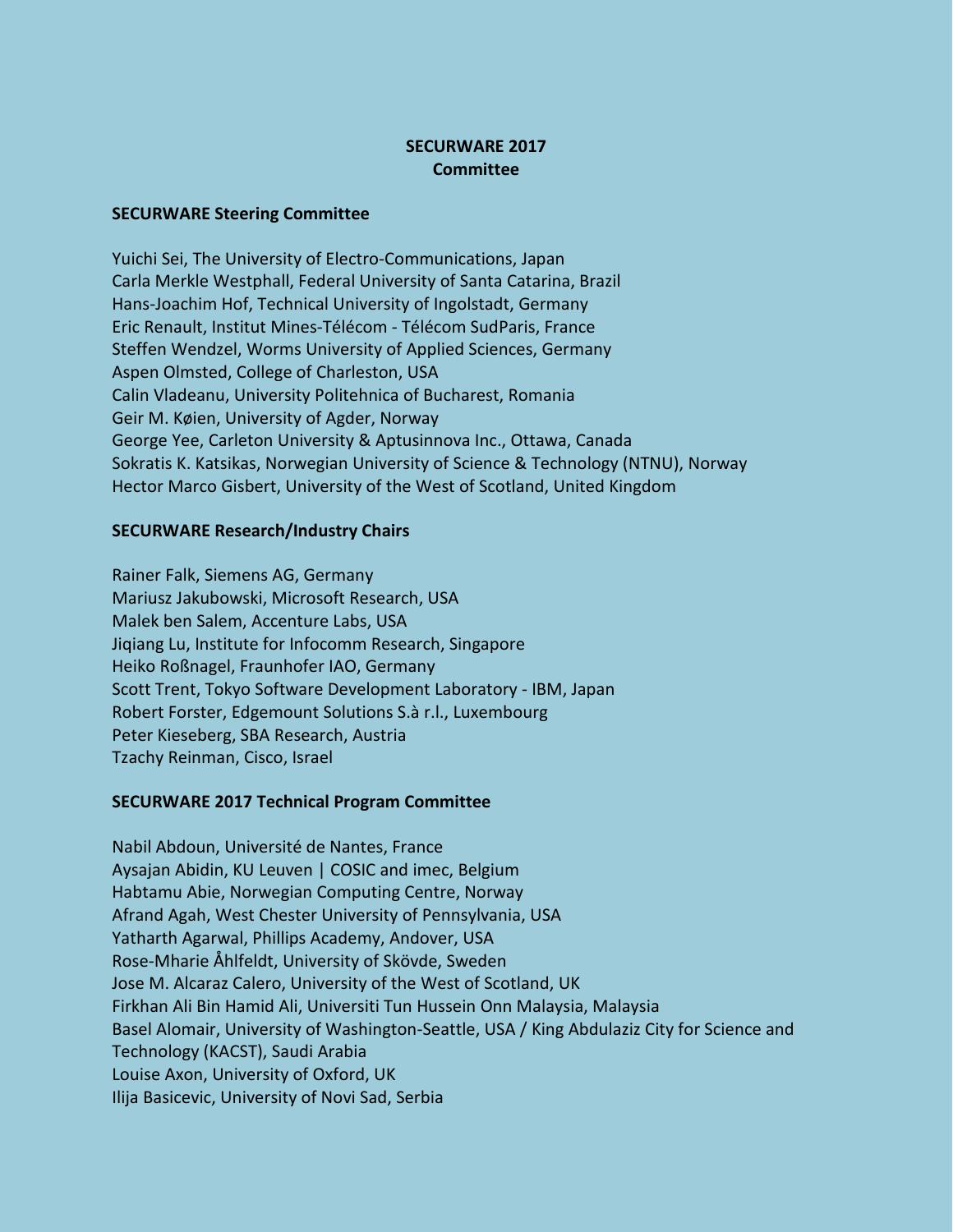Carlos Becker Westphall, Federal University of Santa Catarina, Brazil Francisco J. Bellido, University of Cordoba, Spain Malek ben Salem, Accenture Labs, USA Cătălin Bîrjoveanu, "Al.I.Cuza" University of Iasi, Romania David Bissessar, Canada Border Services Agency, Canada Arslan Brömme, Vattenfall GmbH, Germany Francesco Buccafurri, University Mediterranea of Reggio Calabria, Italy Paolo Campegiani, Bit4id, Italy Juan-Vicente Capella-Hernández, Universitat Politècnica de València, Spain David Chadwick, University of Kent, UK Aldar Chan, University of Hong Kong, Hong Kong Tan Saw Chin, Multimedia University, Malaysia Te-Shun Chou, East Carolina University, USA Gianpiero Costantino, Istituto di Informatica e Telematica | Consiglio Nazionale delle Ricerche, Pisa, Italy Jun Dai, California State University, USA Jörg Daubert, Technische Universität Darmstadt, Germany Fabrizio De Santis, Technische Universität München, Germany Michele Di Lecce, iInformatica S.r.l.s., Matera, Italy Changyu Dong, Newcastle University, UK Safwan El Assad, University of Nantes/Polytech Nantes, France Tewfiq El Maliki, University of Applied Sciences Geneva, Switzerland Navid Emamdoost, University of Minnesota, USA Rainer Falk, Siemens AG, Germany Eduardo B. Fernandez, Florida Atlantic University, USA Robert Forster, Edgemount Solutions S.à r.l., Luxembourg Steven Furnell, Plymouth University, UK Amparo Fuster-Sabater, Institute of Physical and Information Technologies -CSIC, Madrid, Spain François Gagnon, Cégep Sainte-Foy, Canada Clemente Galdi, University of Napoli "Federico II", Italy Michael Goldsmith, University of Oxford, UK Stefanos Gritzalis, University of the Aegean, Greece Bidyut Gupta, Southern Illinois University Carbondale, USA Jinguang Han, Nanjing University of Finance and Economics, China Petr Hanáček, Brno University of Technology, Czech Republic Ragib Hasan, University of Alabama at Birmingham, USA Dominik Herrmann, University of Hamburg, Germany Hans-Joachim Hof, Technical University of Ingolstadt, Germany Fu-Hau Hsu, National Central University, Taiwan Abdullah Abu Hussein, St. Cloud State University, USA Sergio Ilarri, University of Zaragoza, Spain Roberto Interdonato, Uppsala University, Sweden Vincenzo Iovino, University of Luxembourg, Luxembourg Mariusz Jakubowski, Microsoft Research, USA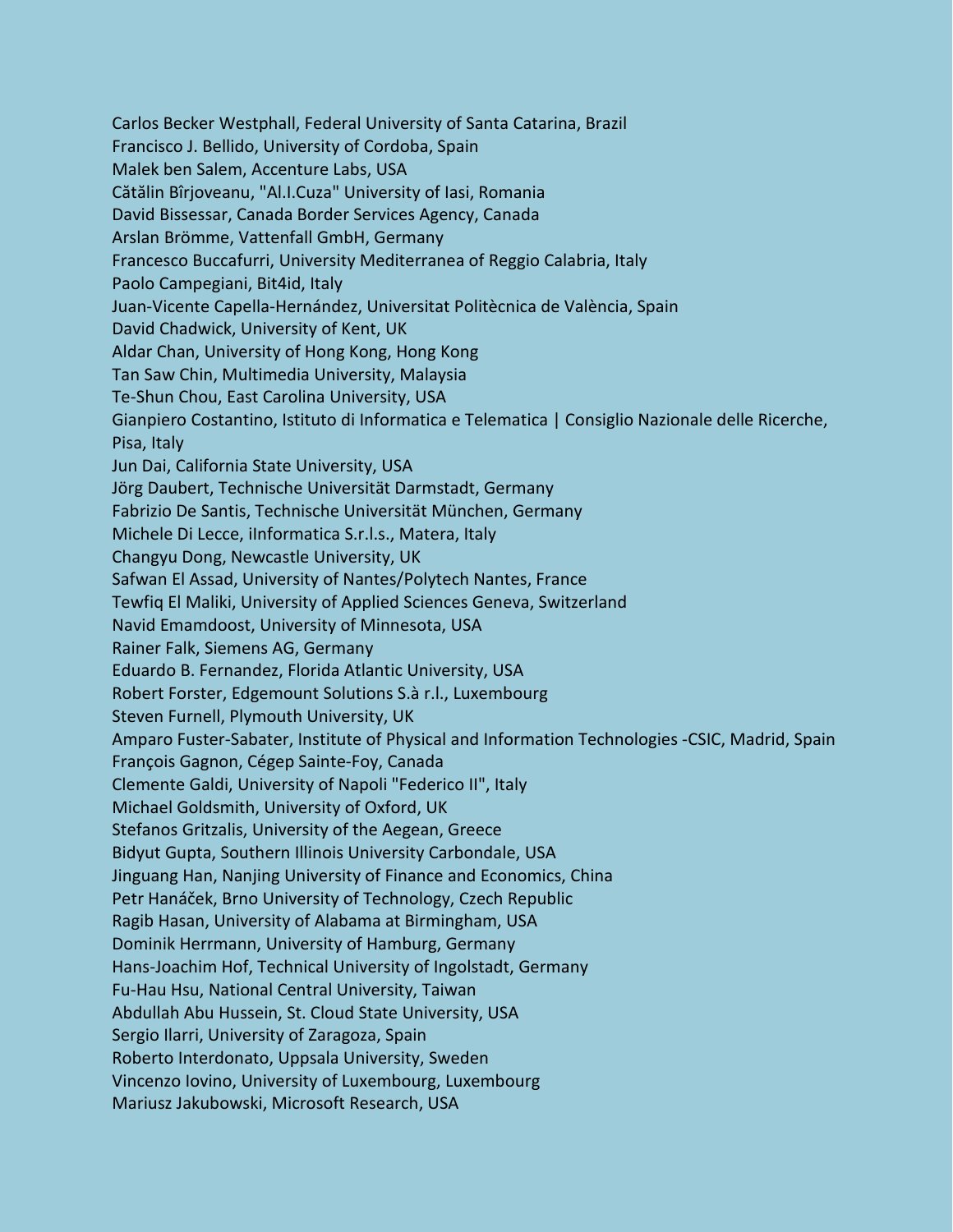P. Prasad M. Jayaweera, University of Sri Jayewardenepura, Sri Lanka Thomas Jerabek, University of Applied Sciences Technikum Wien, Austria Nan Jiang, East China Jiaotong University, China Georgios Kambourakis, University of the Aegean, Greece Masaki Kasuya, Rakuten, USA Sokratis Katsikas, University of Science & Technology (NTNU), Norway Peter Kieseberg, SBA Research, Austria Hyunsung Kim, Kyungil University, Korea Kwangjo Kim, Graduate School of Information Security (GSIS) | School of Computing (SOC) | KAIST, Korea Ezzat Kirmani, St. Cloud State University, USA Geir M. Køien, University of Agder, Norway Hristo Koshutanski, Safe Society Labs, Spain Igor Kotenko, SPIIRAS, Russia Lukas Kralik, Tomas Bata University in Zlin, Czech Republic Lam-for Kwok, City University of Hong Kong, PRC Ruggero Donida Labati, Università degli Studi di Milano, Italy Romain Laborde, University Paul Sabatier (Toulouse III), France Xabier Larrucea Uriarte, Tecnalia, Spain Martin Latzenhofer, AIT Austrian Institute of Technology GmbH, Austria Gyungho Lee, College of Informatics - Korea University, South Korea Albert Levi, Sabanci University, Turkey Wenjuan Li, City University of Hong Kong, Hong Kong Giovanni Livraga, Università degli Studi di Milano, Italy Patrick Longa, Microsoft Research, USA Haibing Lu, Santa Clara University, USA Jiqiang Lu, Institute for Infocomm Research, Singapore Flaminia Luccio, Università Ca' Foscari Venezia, Italy Feng Mao, WalmartLabs, USA Hector Marco Gisbert, University of the West of Scotland, UK Stefan Marksteiner, JOANNEUM RESEARCH, Austria Barbara Masucci, Università di Salerno, Italy Ilaria Matteucci, Istituto di Informatica e Telematica | Consiglio Nazionale delle Ricerche, Pisa, Italy Ioannis Mavridis, University of Macedonia, Thessaloniki, Greece Wojciech Mazurczyk, Warsaw University of Technology, Poland Catherine Meadows, Naval Research Laboratory, USA Weizhi Meng, Technical University of Denmark, Denmark Fatiha Merazka, University of Science & Technology Houari Boumediene, Algeria Carla Merkle Westphall, Federal University of Santa Catarina (UFSC), Brazil Aleksandra Mileva, University "Goce Delcev" in Stip, Republic of Macedonia Paolo Modesti, University of Sunderland, UK Fadi Mohsen, University of Michigan – Flint, USA Haralambos Mouratidis, University of Brighton, UK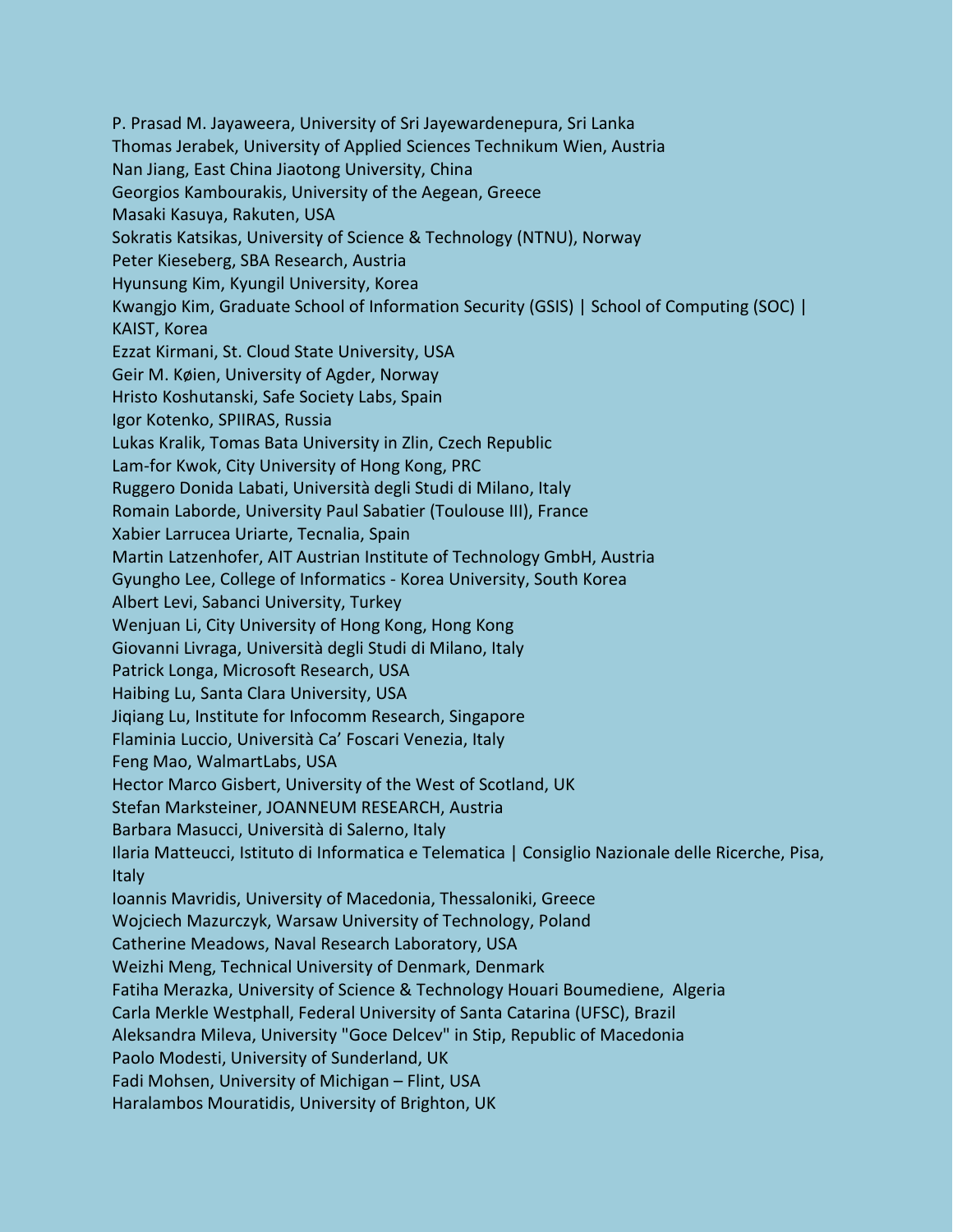Julian Murguia, Omega Krypto, Uruguay Syed Naqvi, Birmingham City University, UK Mehrdad Nojoumian, Florida Atlantic University, USA David Nuñez, University of Malaga, Spain Jason R. C. Nurse, University of Oxford, UK Aspen Olmsted, College of Charleston, USA Carlos Enrique Palau Salvador, Universidad Politecnica de Valencia, Spain Brajendra Panda, University of Arkansas, USA Zeeshan Pervez, University of the West of Scotland, UK Nikolaos Pitropakis, University of Piraeus, Greece Mila Dalla Preda, University of Verona, Italy Walter Priesnitz Filho, Federal University of Santa Maria, Rio Grande do Sul, Brazil Khandaker A. Rahman, Saginaw Valley State University, USA Silvio Ranise, Fondazione Bruno Kessler, Trento, Italy Kasper Rasmussen, University of Oxford, UK Danda B. Rawat, Howard University, USA Tzachy Reinman, Cisco, Israel Eric Renault, Institut Mines-Télécom - Télécom SudParis, France Leon Reznik, Rochester Institute of Technology, USA Martin Ring, University of Applied Sciences Karlsruhe, Germany Ricardo J. Rodríguez, University of Zaragoza, Spain Juha Röning, University of Oulu, Finland Heiko Roßnagel, Fraunhofer IAO, Germany Antonio Ruiz Martínez, University of Murcia, Spain Abdel-Badeeh M. Salem, Ain Shams University, Cairo, Egypt Simona Samardjiska, Faculty of Computer Science and Engineering, Skopje, Macedonia Rodrigo Sanches Miani, Universidade Federal de Uberlândia, Brazil Luis Enrique Sánchez Crespo, University of Castilla-la Mancha & Sicaman Nuevas Tecnologias, Spain Anderson Santana de Oliveira, SAP Labs, France Vito Santarcangelo, University of Catania, Italy Stefan Schauer, AIT Austrian Institute of Technology GmbH - Vienna, Austria Sebastian Schinzel, Münster University of Applied Sciences, Germany Yuichi Sei, The University of Electro-Communications, Japan Kun Sun, George Mason University, USA Chamseddine Talhi, École de technologie supérieure, Montréal, Canada Li Tan, Washington State University, USA Enrico Thomae, Operational Services GmbH, Germany Tony Thomas, Indian Institute of Information Technology and Management - Kerala, India Scott Trent, Tokyo Software Development Laboratory - IBM, Japan Alberto Tuzzi, iInformatica S.r.l.s., Trapani, Italy Luis Unzueta, Vicomtech-IK4, Spain Alastair Janse van Rensburg, University of Oxford, UK Emmanouil Vasilomanolakis, Technische Universität Darmstadt, Germany